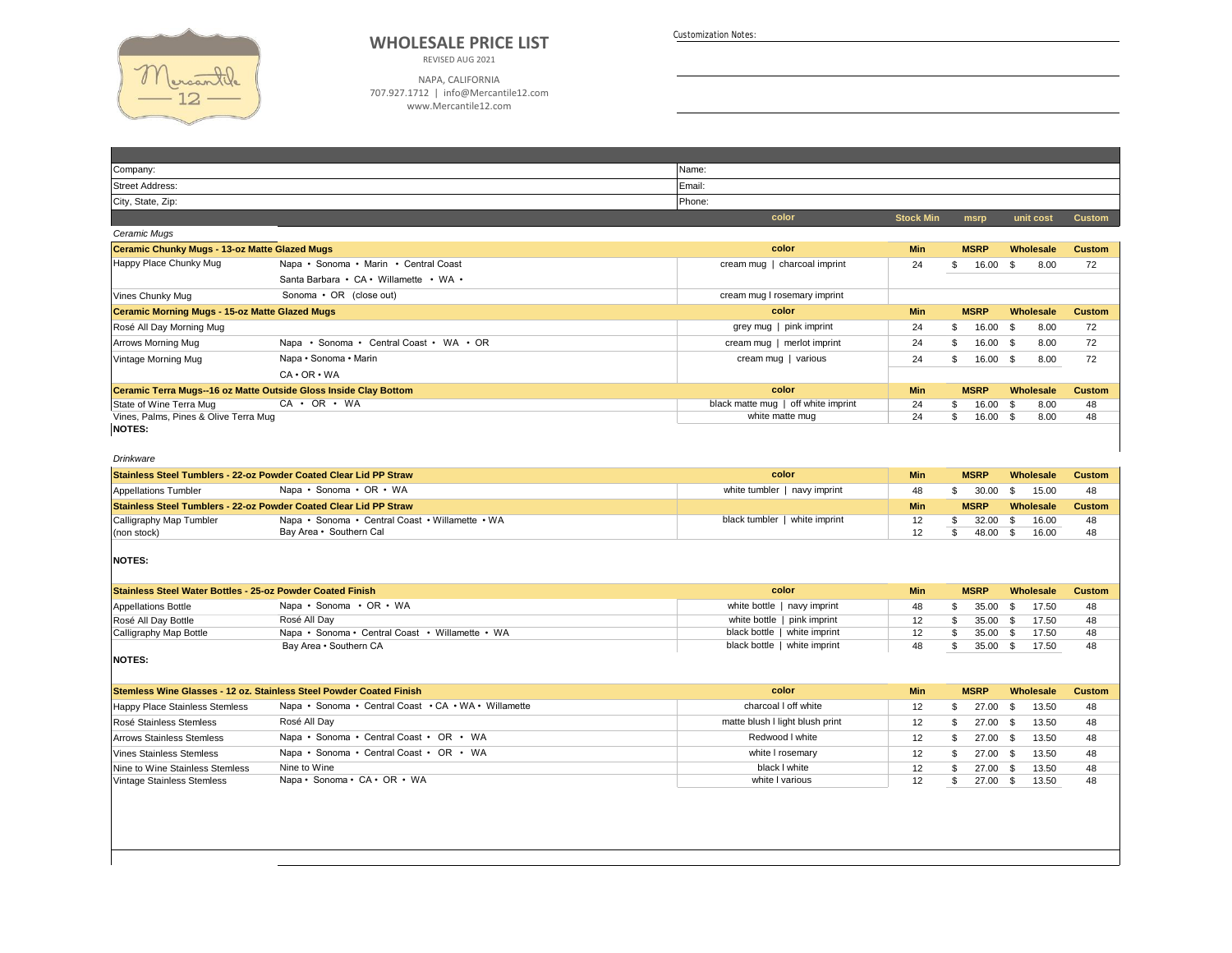*Totes & Aprons*

| navy, charcoal or black fabric<br><b>Colored Market Totes</b><br>One Color Design<br>24<br>30.00<br>15.00<br>\$<br>\$<br>One Color Design<br>natural fabric   1 color imprint<br><b>Natural Market Totes</b><br>24<br>\$<br>28.00 \$<br>14.00<br><b>NOTES:</b><br>color<br>Heavyweight Totes - Natural 18-oz Canvas, Black Cotton Web Handles - 22" x 15" x 6"<br><b>Min</b><br><b>MSRP</b><br>Wholesale<br>Napa • Sonoma • Central Coast • Willamette • WA<br>natural fabric   black imprint<br>$\mathbb{S}$<br>Calligraphy Map Tote<br>12<br>$32.00\quad$ \$<br>16.00<br><b>NOTES:</b><br>Carry All Totes - 12-oz Canvas, Cotton Web Handles - 20" x 15" x 5"<br>color<br><b>Min</b><br><b>MSRP</b><br>Wholesale<br><b>DRINK Carry All Tote</b><br>DRINK: Red   White   Pink  Black<br>natural fabric   multi-color imprint<br>50<br>\$24.00<br>\$12.00<br>One Color Design<br>natural fabric   black handle<br>50<br>\$9.00<br>Natural Carry All Tote<br>\$18.00<br>One Color Design<br>black, navy, pink gray fabric   natural handle<br>50<br>\$10.00<br>Colored Carry All Tote<br>\$20.00<br>color<br><b>MSRP</b><br>Shopper Tote 14" x 15" x 4" 12 oz Canvas<br><b>Min</b><br>Wholesale<br>One Color Design<br>black, navy, pink gray fabric   natural handle<br>\$18.00<br>\$9.00<br>Shopper Tote Natural<br>50<br>One Color Design<br>black, navy, pink gray fabric   natural handle<br>50<br>\$10.00<br>Shopper Tote - Colored<br>\$20.00<br><b>MSRP</b><br>Weekender Tote 14" x 17" x 7" 12 oz Canvas<br>color<br>Min<br>Wholesale<br>One Color Design<br>black, navy, pink gray fabric   natural handle<br>Weekender Tote Natural<br>50<br>\$22.00<br>\$11.00<br>black, navy, pink gray fabric   natural handle<br>Weekender Tote Colored<br>One Color Design<br>50<br>\$24.00<br>\$12.00<br>Jute Pocket Tote - Natural Jute, Canvas Pocket, Cotton Rope Handles - 18" x 14"" x 6"<br>color<br>Min<br><b>MSRP</b><br>Wholesale<br>Good Times<br>Good Times Jute Tote<br>natural fabric   charcoal imprint<br>12 Min<br>\$<br>22.00<br>\$<br>11.00<br>Good Times<br>natural fabric   charcoal imprint<br>\$<br>50 Min<br>22.00<br>\$<br>Pocket Jute Tote<br>11.00<br>\$<br>natural, navy, black fabric<br>$22.00$ \$<br>11.00<br>Pocket Jute Tote Button Enclosure<br>One Color<br>50 Min<br><b>NOTES:</b><br>Laminated Jute Leather Handle Tote - 13" x 17" x 8"<br>color<br><b>Min</b><br><b>MSRP</b><br>Wholesale<br>natural fabric   one color imprint<br>72<br>\$<br>24.00<br>$\mathbb{S}$<br>12.00<br>Leather Handle Jute Tote<br><b>NOTES:</b><br>Wine Carriers - Non woven 100 GSM wine carrier<br>72<br>1000<br>color<br><b>100 min</b><br>Black, Burgundy, Natural or Navy<br>Two Bottle - one side, one color logo<br>\$2.75<br>Black, Burgundy, Natural or Navy<br>\$3.50<br>Four Bottle - one side, one color logo<br>Black, Burgundy, Natural or Navy<br>\$3.75<br>Six Bottle (includes bottom board insert)<br>color<br><b>Jute Wine Carriers - Natural</b><br><b>100 min</b><br>500<br>1000<br>One Color<br>\$4.75<br>\$3.50<br>Two Bottle<br>\$4.00<br>One Color<br>Four Bottle<br>\$5.25<br>\$5.25<br>\$5.00<br><b>NOTES:</b><br>Apron - Prewashed Oversized Natural Cotton Duck Aprons with Double Pockets - Unisex<br>color<br><b>MSRP</b><br><b>Min</b><br>Wholesale | Market Totes - Colored 10-oz Canvas with 2 Bottle Sleeves - 18.5" x 16" x 6" | color | <b>Min</b> | <b>MSRP</b> | Wholesale | <b>Custom</b> |
|------------------------------------------------------------------------------------------------------------------------------------------------------------------------------------------------------------------------------------------------------------------------------------------------------------------------------------------------------------------------------------------------------------------------------------------------------------------------------------------------------------------------------------------------------------------------------------------------------------------------------------------------------------------------------------------------------------------------------------------------------------------------------------------------------------------------------------------------------------------------------------------------------------------------------------------------------------------------------------------------------------------------------------------------------------------------------------------------------------------------------------------------------------------------------------------------------------------------------------------------------------------------------------------------------------------------------------------------------------------------------------------------------------------------------------------------------------------------------------------------------------------------------------------------------------------------------------------------------------------------------------------------------------------------------------------------------------------------------------------------------------------------------------------------------------------------------------------------------------------------------------------------------------------------------------------------------------------------------------------------------------------------------------------------------------------------------------------------------------------------------------------------------------------------------------------------------------------------------------------------------------------------------------------------------------------------------------------------------------------------------------------------------------------------------------------------------------------------------------------------------------------------------------------------------------------------------------------------------------------------------------------------------------------------------------------------------------------------------------------------------------------------------------------------------------------------------------------------------------------------------------------------------------------------------------------------------------------------------------------------------------------------------------------------------------------------------------------------------------------------------------------------------------------------------------------------------------------------------------------------------------------------------------------------------|------------------------------------------------------------------------------|-------|------------|-------------|-----------|---------------|
|                                                                                                                                                                                                                                                                                                                                                                                                                                                                                                                                                                                                                                                                                                                                                                                                                                                                                                                                                                                                                                                                                                                                                                                                                                                                                                                                                                                                                                                                                                                                                                                                                                                                                                                                                                                                                                                                                                                                                                                                                                                                                                                                                                                                                                                                                                                                                                                                                                                                                                                                                                                                                                                                                                                                                                                                                                                                                                                                                                                                                                                                                                                                                                                                                                                                                                      |                                                                              |       |            |             |           | 24            |
|                                                                                                                                                                                                                                                                                                                                                                                                                                                                                                                                                                                                                                                                                                                                                                                                                                                                                                                                                                                                                                                                                                                                                                                                                                                                                                                                                                                                                                                                                                                                                                                                                                                                                                                                                                                                                                                                                                                                                                                                                                                                                                                                                                                                                                                                                                                                                                                                                                                                                                                                                                                                                                                                                                                                                                                                                                                                                                                                                                                                                                                                                                                                                                                                                                                                                                      |                                                                              |       |            |             |           | 24            |
|                                                                                                                                                                                                                                                                                                                                                                                                                                                                                                                                                                                                                                                                                                                                                                                                                                                                                                                                                                                                                                                                                                                                                                                                                                                                                                                                                                                                                                                                                                                                                                                                                                                                                                                                                                                                                                                                                                                                                                                                                                                                                                                                                                                                                                                                                                                                                                                                                                                                                                                                                                                                                                                                                                                                                                                                                                                                                                                                                                                                                                                                                                                                                                                                                                                                                                      |                                                                              |       |            |             |           |               |
|                                                                                                                                                                                                                                                                                                                                                                                                                                                                                                                                                                                                                                                                                                                                                                                                                                                                                                                                                                                                                                                                                                                                                                                                                                                                                                                                                                                                                                                                                                                                                                                                                                                                                                                                                                                                                                                                                                                                                                                                                                                                                                                                                                                                                                                                                                                                                                                                                                                                                                                                                                                                                                                                                                                                                                                                                                                                                                                                                                                                                                                                                                                                                                                                                                                                                                      |                                                                              |       |            |             |           | <b>Custom</b> |
|                                                                                                                                                                                                                                                                                                                                                                                                                                                                                                                                                                                                                                                                                                                                                                                                                                                                                                                                                                                                                                                                                                                                                                                                                                                                                                                                                                                                                                                                                                                                                                                                                                                                                                                                                                                                                                                                                                                                                                                                                                                                                                                                                                                                                                                                                                                                                                                                                                                                                                                                                                                                                                                                                                                                                                                                                                                                                                                                                                                                                                                                                                                                                                                                                                                                                                      |                                                                              |       |            |             |           | 24            |
|                                                                                                                                                                                                                                                                                                                                                                                                                                                                                                                                                                                                                                                                                                                                                                                                                                                                                                                                                                                                                                                                                                                                                                                                                                                                                                                                                                                                                                                                                                                                                                                                                                                                                                                                                                                                                                                                                                                                                                                                                                                                                                                                                                                                                                                                                                                                                                                                                                                                                                                                                                                                                                                                                                                                                                                                                                                                                                                                                                                                                                                                                                                                                                                                                                                                                                      |                                                                              |       |            |             |           |               |
|                                                                                                                                                                                                                                                                                                                                                                                                                                                                                                                                                                                                                                                                                                                                                                                                                                                                                                                                                                                                                                                                                                                                                                                                                                                                                                                                                                                                                                                                                                                                                                                                                                                                                                                                                                                                                                                                                                                                                                                                                                                                                                                                                                                                                                                                                                                                                                                                                                                                                                                                                                                                                                                                                                                                                                                                                                                                                                                                                                                                                                                                                                                                                                                                                                                                                                      |                                                                              |       |            |             |           | <b>Custom</b> |
|                                                                                                                                                                                                                                                                                                                                                                                                                                                                                                                                                                                                                                                                                                                                                                                                                                                                                                                                                                                                                                                                                                                                                                                                                                                                                                                                                                                                                                                                                                                                                                                                                                                                                                                                                                                                                                                                                                                                                                                                                                                                                                                                                                                                                                                                                                                                                                                                                                                                                                                                                                                                                                                                                                                                                                                                                                                                                                                                                                                                                                                                                                                                                                                                                                                                                                      |                                                                              |       |            |             |           | 50            |
|                                                                                                                                                                                                                                                                                                                                                                                                                                                                                                                                                                                                                                                                                                                                                                                                                                                                                                                                                                                                                                                                                                                                                                                                                                                                                                                                                                                                                                                                                                                                                                                                                                                                                                                                                                                                                                                                                                                                                                                                                                                                                                                                                                                                                                                                                                                                                                                                                                                                                                                                                                                                                                                                                                                                                                                                                                                                                                                                                                                                                                                                                                                                                                                                                                                                                                      |                                                                              |       |            |             |           | 50            |
|                                                                                                                                                                                                                                                                                                                                                                                                                                                                                                                                                                                                                                                                                                                                                                                                                                                                                                                                                                                                                                                                                                                                                                                                                                                                                                                                                                                                                                                                                                                                                                                                                                                                                                                                                                                                                                                                                                                                                                                                                                                                                                                                                                                                                                                                                                                                                                                                                                                                                                                                                                                                                                                                                                                                                                                                                                                                                                                                                                                                                                                                                                                                                                                                                                                                                                      |                                                                              |       |            |             |           | 50            |
|                                                                                                                                                                                                                                                                                                                                                                                                                                                                                                                                                                                                                                                                                                                                                                                                                                                                                                                                                                                                                                                                                                                                                                                                                                                                                                                                                                                                                                                                                                                                                                                                                                                                                                                                                                                                                                                                                                                                                                                                                                                                                                                                                                                                                                                                                                                                                                                                                                                                                                                                                                                                                                                                                                                                                                                                                                                                                                                                                                                                                                                                                                                                                                                                                                                                                                      |                                                                              |       |            |             |           | <b>Custom</b> |
|                                                                                                                                                                                                                                                                                                                                                                                                                                                                                                                                                                                                                                                                                                                                                                                                                                                                                                                                                                                                                                                                                                                                                                                                                                                                                                                                                                                                                                                                                                                                                                                                                                                                                                                                                                                                                                                                                                                                                                                                                                                                                                                                                                                                                                                                                                                                                                                                                                                                                                                                                                                                                                                                                                                                                                                                                                                                                                                                                                                                                                                                                                                                                                                                                                                                                                      |                                                                              |       |            |             |           | 50            |
|                                                                                                                                                                                                                                                                                                                                                                                                                                                                                                                                                                                                                                                                                                                                                                                                                                                                                                                                                                                                                                                                                                                                                                                                                                                                                                                                                                                                                                                                                                                                                                                                                                                                                                                                                                                                                                                                                                                                                                                                                                                                                                                                                                                                                                                                                                                                                                                                                                                                                                                                                                                                                                                                                                                                                                                                                                                                                                                                                                                                                                                                                                                                                                                                                                                                                                      |                                                                              |       |            |             |           | 50            |
|                                                                                                                                                                                                                                                                                                                                                                                                                                                                                                                                                                                                                                                                                                                                                                                                                                                                                                                                                                                                                                                                                                                                                                                                                                                                                                                                                                                                                                                                                                                                                                                                                                                                                                                                                                                                                                                                                                                                                                                                                                                                                                                                                                                                                                                                                                                                                                                                                                                                                                                                                                                                                                                                                                                                                                                                                                                                                                                                                                                                                                                                                                                                                                                                                                                                                                      |                                                                              |       |            |             |           | <b>Custom</b> |
|                                                                                                                                                                                                                                                                                                                                                                                                                                                                                                                                                                                                                                                                                                                                                                                                                                                                                                                                                                                                                                                                                                                                                                                                                                                                                                                                                                                                                                                                                                                                                                                                                                                                                                                                                                                                                                                                                                                                                                                                                                                                                                                                                                                                                                                                                                                                                                                                                                                                                                                                                                                                                                                                                                                                                                                                                                                                                                                                                                                                                                                                                                                                                                                                                                                                                                      |                                                                              |       |            |             |           | 50            |
|                                                                                                                                                                                                                                                                                                                                                                                                                                                                                                                                                                                                                                                                                                                                                                                                                                                                                                                                                                                                                                                                                                                                                                                                                                                                                                                                                                                                                                                                                                                                                                                                                                                                                                                                                                                                                                                                                                                                                                                                                                                                                                                                                                                                                                                                                                                                                                                                                                                                                                                                                                                                                                                                                                                                                                                                                                                                                                                                                                                                                                                                                                                                                                                                                                                                                                      |                                                                              |       |            |             |           | 50            |
|                                                                                                                                                                                                                                                                                                                                                                                                                                                                                                                                                                                                                                                                                                                                                                                                                                                                                                                                                                                                                                                                                                                                                                                                                                                                                                                                                                                                                                                                                                                                                                                                                                                                                                                                                                                                                                                                                                                                                                                                                                                                                                                                                                                                                                                                                                                                                                                                                                                                                                                                                                                                                                                                                                                                                                                                                                                                                                                                                                                                                                                                                                                                                                                                                                                                                                      |                                                                              |       |            |             |           | <b>Custom</b> |
|                                                                                                                                                                                                                                                                                                                                                                                                                                                                                                                                                                                                                                                                                                                                                                                                                                                                                                                                                                                                                                                                                                                                                                                                                                                                                                                                                                                                                                                                                                                                                                                                                                                                                                                                                                                                                                                                                                                                                                                                                                                                                                                                                                                                                                                                                                                                                                                                                                                                                                                                                                                                                                                                                                                                                                                                                                                                                                                                                                                                                                                                                                                                                                                                                                                                                                      |                                                                              |       |            |             |           | 50            |
|                                                                                                                                                                                                                                                                                                                                                                                                                                                                                                                                                                                                                                                                                                                                                                                                                                                                                                                                                                                                                                                                                                                                                                                                                                                                                                                                                                                                                                                                                                                                                                                                                                                                                                                                                                                                                                                                                                                                                                                                                                                                                                                                                                                                                                                                                                                                                                                                                                                                                                                                                                                                                                                                                                                                                                                                                                                                                                                                                                                                                                                                                                                                                                                                                                                                                                      |                                                                              |       |            |             |           | 50            |
|                                                                                                                                                                                                                                                                                                                                                                                                                                                                                                                                                                                                                                                                                                                                                                                                                                                                                                                                                                                                                                                                                                                                                                                                                                                                                                                                                                                                                                                                                                                                                                                                                                                                                                                                                                                                                                                                                                                                                                                                                                                                                                                                                                                                                                                                                                                                                                                                                                                                                                                                                                                                                                                                                                                                                                                                                                                                                                                                                                                                                                                                                                                                                                                                                                                                                                      |                                                                              |       |            |             |           | 50            |
|                                                                                                                                                                                                                                                                                                                                                                                                                                                                                                                                                                                                                                                                                                                                                                                                                                                                                                                                                                                                                                                                                                                                                                                                                                                                                                                                                                                                                                                                                                                                                                                                                                                                                                                                                                                                                                                                                                                                                                                                                                                                                                                                                                                                                                                                                                                                                                                                                                                                                                                                                                                                                                                                                                                                                                                                                                                                                                                                                                                                                                                                                                                                                                                                                                                                                                      |                                                                              |       |            |             |           |               |
|                                                                                                                                                                                                                                                                                                                                                                                                                                                                                                                                                                                                                                                                                                                                                                                                                                                                                                                                                                                                                                                                                                                                                                                                                                                                                                                                                                                                                                                                                                                                                                                                                                                                                                                                                                                                                                                                                                                                                                                                                                                                                                                                                                                                                                                                                                                                                                                                                                                                                                                                                                                                                                                                                                                                                                                                                                                                                                                                                                                                                                                                                                                                                                                                                                                                                                      |                                                                              |       |            |             |           | <b>Custom</b> |
|                                                                                                                                                                                                                                                                                                                                                                                                                                                                                                                                                                                                                                                                                                                                                                                                                                                                                                                                                                                                                                                                                                                                                                                                                                                                                                                                                                                                                                                                                                                                                                                                                                                                                                                                                                                                                                                                                                                                                                                                                                                                                                                                                                                                                                                                                                                                                                                                                                                                                                                                                                                                                                                                                                                                                                                                                                                                                                                                                                                                                                                                                                                                                                                                                                                                                                      |                                                                              |       |            |             |           | 72            |
|                                                                                                                                                                                                                                                                                                                                                                                                                                                                                                                                                                                                                                                                                                                                                                                                                                                                                                                                                                                                                                                                                                                                                                                                                                                                                                                                                                                                                                                                                                                                                                                                                                                                                                                                                                                                                                                                                                                                                                                                                                                                                                                                                                                                                                                                                                                                                                                                                                                                                                                                                                                                                                                                                                                                                                                                                                                                                                                                                                                                                                                                                                                                                                                                                                                                                                      |                                                                              |       |            |             |           |               |
|                                                                                                                                                                                                                                                                                                                                                                                                                                                                                                                                                                                                                                                                                                                                                                                                                                                                                                                                                                                                                                                                                                                                                                                                                                                                                                                                                                                                                                                                                                                                                                                                                                                                                                                                                                                                                                                                                                                                                                                                                                                                                                                                                                                                                                                                                                                                                                                                                                                                                                                                                                                                                                                                                                                                                                                                                                                                                                                                                                                                                                                                                                                                                                                                                                                                                                      |                                                                              |       |            |             |           |               |
|                                                                                                                                                                                                                                                                                                                                                                                                                                                                                                                                                                                                                                                                                                                                                                                                                                                                                                                                                                                                                                                                                                                                                                                                                                                                                                                                                                                                                                                                                                                                                                                                                                                                                                                                                                                                                                                                                                                                                                                                                                                                                                                                                                                                                                                                                                                                                                                                                                                                                                                                                                                                                                                                                                                                                                                                                                                                                                                                                                                                                                                                                                                                                                                                                                                                                                      |                                                                              |       |            |             |           |               |
|                                                                                                                                                                                                                                                                                                                                                                                                                                                                                                                                                                                                                                                                                                                                                                                                                                                                                                                                                                                                                                                                                                                                                                                                                                                                                                                                                                                                                                                                                                                                                                                                                                                                                                                                                                                                                                                                                                                                                                                                                                                                                                                                                                                                                                                                                                                                                                                                                                                                                                                                                                                                                                                                                                                                                                                                                                                                                                                                                                                                                                                                                                                                                                                                                                                                                                      |                                                                              |       |            |             |           |               |
|                                                                                                                                                                                                                                                                                                                                                                                                                                                                                                                                                                                                                                                                                                                                                                                                                                                                                                                                                                                                                                                                                                                                                                                                                                                                                                                                                                                                                                                                                                                                                                                                                                                                                                                                                                                                                                                                                                                                                                                                                                                                                                                                                                                                                                                                                                                                                                                                                                                                                                                                                                                                                                                                                                                                                                                                                                                                                                                                                                                                                                                                                                                                                                                                                                                                                                      |                                                                              |       |            |             |           |               |
|                                                                                                                                                                                                                                                                                                                                                                                                                                                                                                                                                                                                                                                                                                                                                                                                                                                                                                                                                                                                                                                                                                                                                                                                                                                                                                                                                                                                                                                                                                                                                                                                                                                                                                                                                                                                                                                                                                                                                                                                                                                                                                                                                                                                                                                                                                                                                                                                                                                                                                                                                                                                                                                                                                                                                                                                                                                                                                                                                                                                                                                                                                                                                                                                                                                                                                      |                                                                              |       |            |             |           |               |
|                                                                                                                                                                                                                                                                                                                                                                                                                                                                                                                                                                                                                                                                                                                                                                                                                                                                                                                                                                                                                                                                                                                                                                                                                                                                                                                                                                                                                                                                                                                                                                                                                                                                                                                                                                                                                                                                                                                                                                                                                                                                                                                                                                                                                                                                                                                                                                                                                                                                                                                                                                                                                                                                                                                                                                                                                                                                                                                                                                                                                                                                                                                                                                                                                                                                                                      |                                                                              |       |            |             |           |               |
|                                                                                                                                                                                                                                                                                                                                                                                                                                                                                                                                                                                                                                                                                                                                                                                                                                                                                                                                                                                                                                                                                                                                                                                                                                                                                                                                                                                                                                                                                                                                                                                                                                                                                                                                                                                                                                                                                                                                                                                                                                                                                                                                                                                                                                                                                                                                                                                                                                                                                                                                                                                                                                                                                                                                                                                                                                                                                                                                                                                                                                                                                                                                                                                                                                                                                                      |                                                                              |       |            |             |           |               |
|                                                                                                                                                                                                                                                                                                                                                                                                                                                                                                                                                                                                                                                                                                                                                                                                                                                                                                                                                                                                                                                                                                                                                                                                                                                                                                                                                                                                                                                                                                                                                                                                                                                                                                                                                                                                                                                                                                                                                                                                                                                                                                                                                                                                                                                                                                                                                                                                                                                                                                                                                                                                                                                                                                                                                                                                                                                                                                                                                                                                                                                                                                                                                                                                                                                                                                      |                                                                              |       |            |             |           |               |
|                                                                                                                                                                                                                                                                                                                                                                                                                                                                                                                                                                                                                                                                                                                                                                                                                                                                                                                                                                                                                                                                                                                                                                                                                                                                                                                                                                                                                                                                                                                                                                                                                                                                                                                                                                                                                                                                                                                                                                                                                                                                                                                                                                                                                                                                                                                                                                                                                                                                                                                                                                                                                                                                                                                                                                                                                                                                                                                                                                                                                                                                                                                                                                                                                                                                                                      |                                                                              |       |            |             |           |               |
|                                                                                                                                                                                                                                                                                                                                                                                                                                                                                                                                                                                                                                                                                                                                                                                                                                                                                                                                                                                                                                                                                                                                                                                                                                                                                                                                                                                                                                                                                                                                                                                                                                                                                                                                                                                                                                                                                                                                                                                                                                                                                                                                                                                                                                                                                                                                                                                                                                                                                                                                                                                                                                                                                                                                                                                                                                                                                                                                                                                                                                                                                                                                                                                                                                                                                                      |                                                                              |       |            |             |           | <b>Custom</b> |
| <b>Screen Printed</b><br>natural fabric   charcoal trim<br>24<br>\$<br>25.00<br>\$<br>50.00                                                                                                                                                                                                                                                                                                                                                                                                                                                                                                                                                                                                                                                                                                                                                                                                                                                                                                                                                                                                                                                                                                                                                                                                                                                                                                                                                                                                                                                                                                                                                                                                                                                                                                                                                                                                                                                                                                                                                                                                                                                                                                                                                                                                                                                                                                                                                                                                                                                                                                                                                                                                                                                                                                                                                                                                                                                                                                                                                                                                                                                                                                                                                                                                          |                                                                              |       |            |             |           | 24            |
| <b>NOTES:</b>                                                                                                                                                                                                                                                                                                                                                                                                                                                                                                                                                                                                                                                                                                                                                                                                                                                                                                                                                                                                                                                                                                                                                                                                                                                                                                                                                                                                                                                                                                                                                                                                                                                                                                                                                                                                                                                                                                                                                                                                                                                                                                                                                                                                                                                                                                                                                                                                                                                                                                                                                                                                                                                                                                                                                                                                                                                                                                                                                                                                                                                                                                                                                                                                                                                                                        |                                                                              |       |            |             |           |               |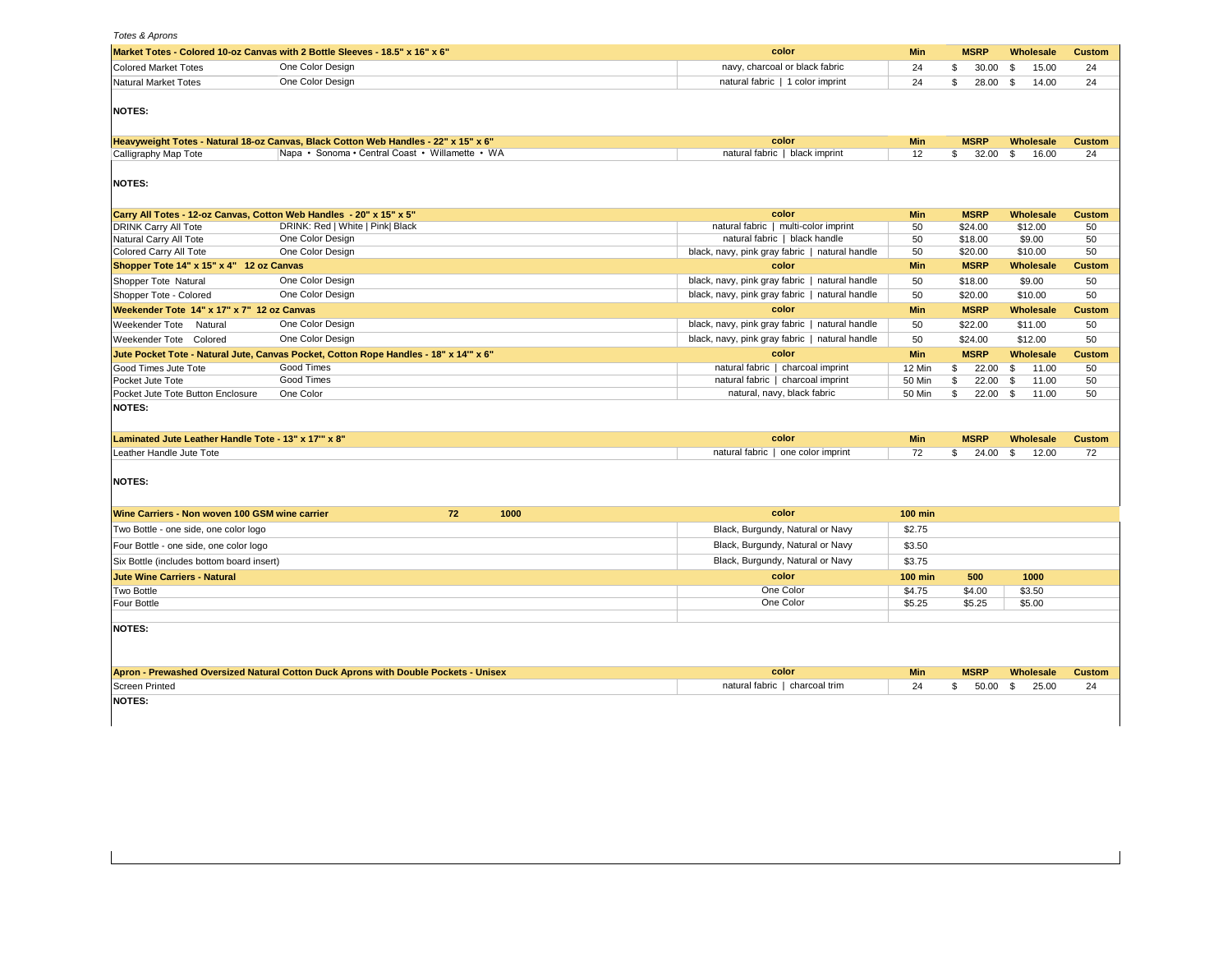*Tea Towels and Accessories*

| Tea Towels - Cotton Flour Sack Towels in Natural - |                                                                                            | color                                  | <b>Min</b> |    | <b>MSRP</b> | Wholesale    | <b>Custom</b> |
|----------------------------------------------------|--------------------------------------------------------------------------------------------|----------------------------------------|------------|----|-------------|--------------|---------------|
| State of Wine                                      | $CA \cdot OR \cdot WA$                                                                     | natural fabric   black imprint         | 12         | S  | 15.00 \$    | 7.50         | 48            |
| Calligraphy Valley Map                             | Napa • Sonoma • Yountville • Bay Area                                                      | natural fabric   black imprint         | 12         | S  | 15.00 \$    | 7.50         | 48            |
|                                                    | Central Coast • Southern CA • Willamette • WA                                              |                                        | 12         |    | 15.00 \$    | 7.50         | 48            |
| Nine to Wine                                       | Nine to Wine                                                                               | natural fabric   black imprint         | 12         |    | $15.00$ \$  | 7.50         | 48            |
|                                                    | Tea Towels - Cotton Flour Sack Towels in White - (white - 22" x 28" / natural - 24" x 27") | color                                  | Min        |    | <b>MSRP</b> | Wholesale    | <b>Custom</b> |
| Appellations                                       | Napa • Sonoma • OR • WA                                                                    | white fabric   navy imprint            | 12         | \$ | 15.00 \$    | 7.50         | 48            |
| Rosé All Day                                       | Rosé All Day                                                                               | white fabric   mauve imprint           | 12         | \$ | 15.00 \$    | 7.50         | 48            |
| Vines                                              | Napa • Sonoma • Central Coast • WA                                                         | white fabric   rosemary imprint        | 12         |    | 15.00 \$    | 7.50         | 48            |
| <b>Good Times</b>                                  | Good Times                                                                                 | white fabric   charcoal imprint        | 12         | \$ | 15.00 \$    | 7.50         | 48            |
| Arrows                                             | Napa • Sonoma • Central Coast • OR • WA                                                    | white fabric   merlot imprint          | 12         |    | 15.00 \$    | 7.50         | 48            |
| <b>Happy Place</b>                                 | Napa • Sonoma • Marin • Central Coast                                                      | white fabric   charcoal imprint        | 12         | \$ | 15.00 \$    | 7.50         | 48            |
|                                                    | Santa Barbara • CA • Willamette • Portland • WA • Seattle                                  |                                        | 12         |    | 15.00 \$    | 7.50         | 48            |
| Vintage                                            | Napa · Sonoma · Marin                                                                      | white fabric   various                 | 12         |    | 15.00 \$    | 7.50         | 48            |
|                                                    | Santa Barbara • CA • OR • WA                                                               |                                        | 12         |    | 15.00 \$    | 7.50         | 48            |
| <b>DRINK</b>                                       | DRINK: Red   White   Pink                                                                  | white fabric   multi-color imprint     | 12         |    | 15.00 \$    | 7.50         | 48            |
| <b>Kiss Cook Drink</b>                             | $CA \cdot OR \cdot WA$                                                                     | white fabric   black & red imprint     | 12         |    | 15.00       | 7.50<br>- \$ | 48            |
|                                                    | Wine Gift Bags - 10-oz Natural Cotton Duck Fabric with Contrast Coverstitch - 6.5" x 13"   | color                                  | Min        |    | <b>MSRP</b> | Wholesale    | <b>Custom</b> |
| Vintage Wine Gift Bag                              | Napa • Sonoma • Paso • CA • OR • WA                                                        | natural fabric   various imprint       | 12         | S  | $8.50$ \$   | 4.25         | 72            |
| Cheers                                             | Napa • Sonoma • Willamette • WA • Central Coast                                            | black fabric   off white imprint       | 12         | S  | $8.50$ \$   | 4.25         | 72            |
| State of Wine - Wine Gift Bag                      | $CA \cdot OR \cdot WA$                                                                     | natural fabric   black imprint         | 12         | S  | $8.50$ \$   | 4.25         | 72            |
| Appellations Wine Gift Bag                         | Napa • Sonoma • Oregon                                                                     | natural fabric   navy imprint          | 12         | S  | $8.50$ \$   | 4.25         | 72            |
| Sparkles Wine Gift Bag                             | Sparkles                                                                                   | black fabric   metallic silver imprint | 12         | S  | $8.50$ \$   | 4.25         | 72            |
| Rosé All Dav Wine Gift Bag                         | Rosé All Day                                                                               | charcoal fabric   pink imprint         | 12         | \$ | $8.50$ \$   | 4.25         | 72            |
| Good Times Wine Gift Bag                           | Good Times                                                                                 | charcoal fabric   off white imprint    | 12         | \$ | $8.50$ \$   | 4.25         | 72            |
| <b>NOTES:</b>                                      |                                                                                            |                                        |            |    |             |              |               |

*Wine Accessories*

| <b>Corkscrews</b>                                                | color                           | $100$ min  | <b>MSRP</b>            | Wholesale        | <b>Custom</b> |
|------------------------------------------------------------------|---------------------------------|------------|------------------------|------------------|---------------|
| Stainless Steel Double Hinged Waiters Corkscrew                  | black I white I burgundy I navy | 100        | \$7.50                 | \$3.75           | 100           |
| Stainless Steel Deluxe Double Hinged Waiters Corkscrew           | black matte I rose gold         | 100        | \$9.00                 | \$4.50           | 100           |
| Wood Double Hinged Stainless Corkscrew                           | wood                            | 100        | \$15.00                | \$7.50           | 100           |
| Bottle Coasters - Pewter Coasters with Enamel Fill - 4.25" x .5" | color                           | <b>Min</b> | <b>MSRP</b>            | Wholesale        |               |
| Vintage Bottle Coaster<br>Napa                                   | various                         | 6          | 30.00<br>\$.           | 15.00<br>- \$    |               |
|                                                                  |                                 | 6          | 30.00                  | 15.00<br>- \$    |               |
| <b>Wine Bottle Stoppers</b>                                      | color                           | 24 min     | <b>MSRP</b>            | Wholesale        | <b>Custom</b> |
| Beechwood Bottle Stopper 2" Diameter                             |                                 | 100        | 4.00<br>\$.            | 2.00<br><b>S</b> | 100           |
|                                                                  |                                 | 24         | 16.00<br>\$.           | - \$<br>8.00     | 200           |
| <b>Stemless Wine Glasses</b>                                     | color                           | <b>Min</b> | <b>MSRP</b>            | Wholesale        | <b>Custom</b> |
| DRINK: Red   White   Bottle<br><b>DRINK</b>                      | black I red I mustard I mauve   | 12         | $9.00 \quad$ \$<br>\$. | 4.50             | 72            |
| CA<br><b>Kiss Cook Drink</b>                                     | black I red                     | 12         | $9.00\quad$ \$<br>\$   | 4.50             | 72            |
| Printed one color<br>Petal Stemless Wine Glass                   | Rose Gold, Silver, Gold         | 48         | $14.00\quad$ \$<br>£.  | 7.00             | 48            |
| 16 oz<br>Govino Acrylic Wine Glass                               | print one color                 | 72         | $7.50$ \$              | 3.75             | 72            |

**NOTES:**